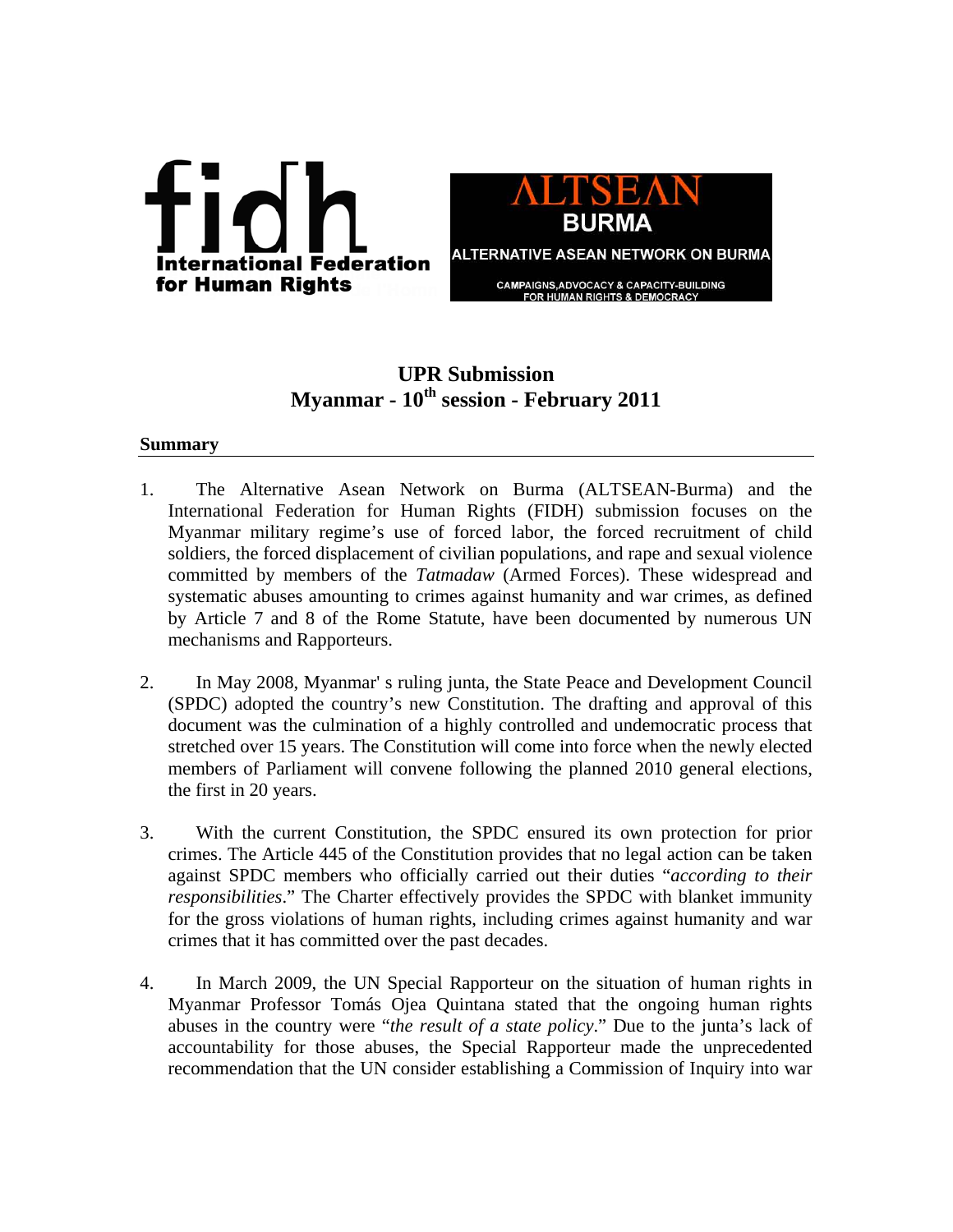crimes and crimes against humanity committed by the SPDC, a requests that ALTSEAN-Burma and FIDH fully support.

#### **Forced Labor**

- 5. Myanmar has ratified the International Labor Organization (ILO) Forced Labor Convention (Convention 29). SPDC Order 1/99 officially outlawed forced labor in the country. In addition, Article 359 of the 2008 Constitution "prohibits forced labor."
- 6. Despite its international and domestic legal obligations, the SPDC has engaged in widespread and systematic forced labor abuses. The ILO has periodically discussed and documented Myanmar's military regime's pervasive forced labor violations.
- 7. While every Myanmar citizen is at risk of being subjected to forced labor, the SPDC has particularly targeted civilian populations in ethnic minority areas. Civilians are forced to serve as military porters, act as land-mine detectors/sweepers, and work on the construction of roads, railroads, bridges, fences, and military barracks with little or no pay.
- 8. Energy and infrastructure projects in such areas have also fueled forced labor practices. Forced labor has been associated with the building of the Yadana and Yetagun gas pipelines in Southern Mon State and Tenasserim Division and it continues to be used in connection with the construction of the Akyab-Kunming gas pipeline project in Arakan State. Forced labor involving sentry/patrol duty has also been reported along the Kanbauk-Myaingkalay gas pipeline in Southern Mon State.
- 9. Reporting such practices has resulted in the persecution, arrest, and the imprisonment of complainants. In November 2003, activists Aye Myint, Shwe Mann, and Min Kyi were convicted of high treason and sentenced to death for filing forced labor reports with the ILO. In October 2005, activist Su Su Nway was sentenced to 18 months in jail after she successfully brought charges against local regime officials for forced labor practices. In November 2005, nine individuals received prison sentences ranging from 8 to 25 years because they contacted the ILO regarding forced labor issues. In September 2008, activist Thet Wei was sentenced to two years in prison with hard labor for possessing documents on SPDC ordered forced labor incidents.
- 10. While ILO pressure and intervention has led to the release of some of the imprisoned activists, many other complainants remain under detention. In addition, the SPDC has continued to subject complainants to judicial retaliation, including the filing of criminal charges.
- 11. In 2007, the SPDC signed an agreement with the ILO on the reporting and processing of forced labor complaints. In February 2010, the ILO and SPDC renewed the agreement for the third time. Despite official commitments by the SPDC to eradicate such practices, reports of the regime's use of forced labor have continued to surface. According to a 2009 report by the ILO Liaison Officer in Rangoon, there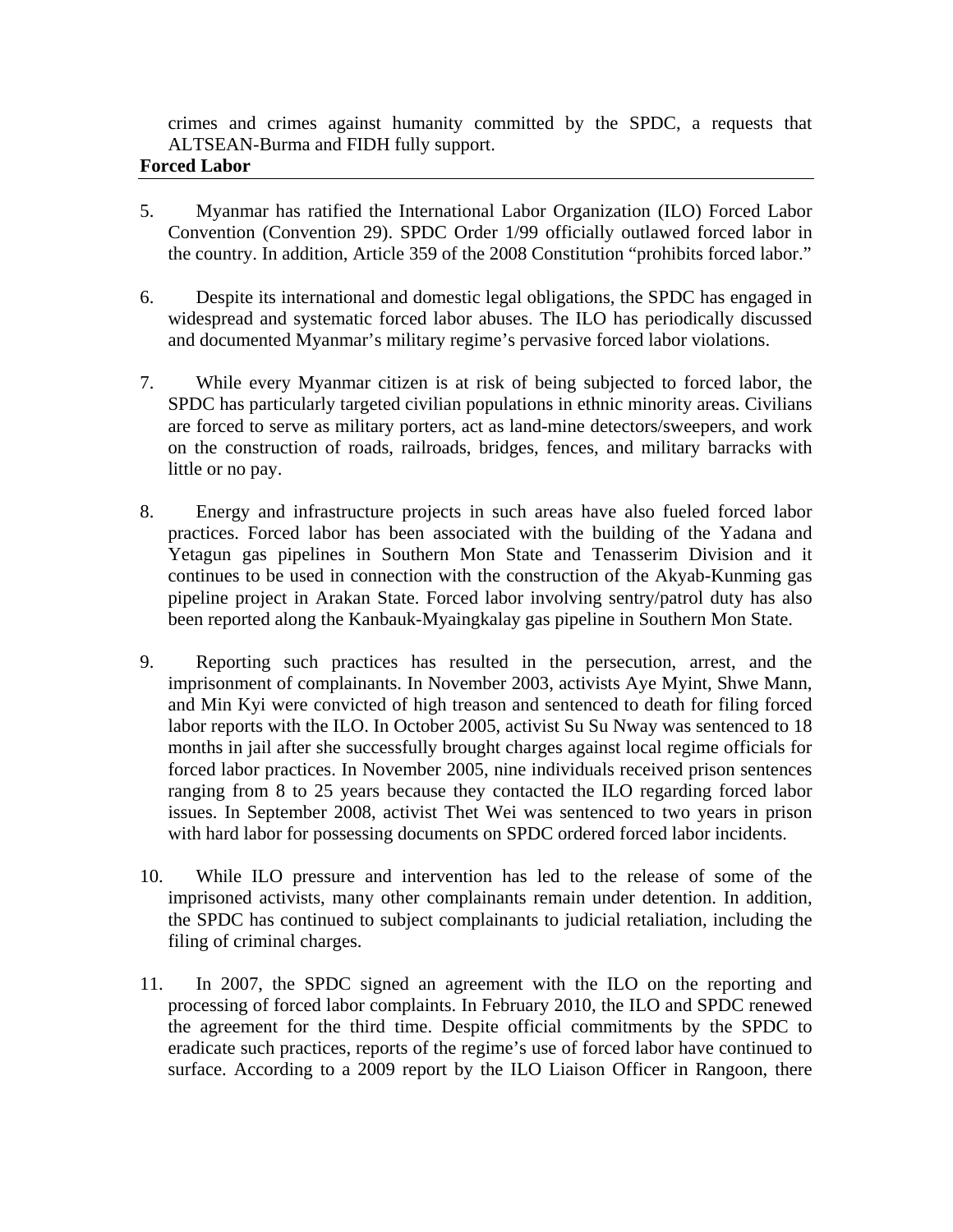were 71 forced labor complaints filed from 16 May to 28 October 2009, a 129% increase from the same period in 2008.

- 12. Recommendations to the Government:
	- Fulfill its obligations as a State party to the Forced Labor Convention 1930 (No. 29) and to the Freedom of Association and Protection of the Right to Organize Convention, 1948 (No. 87) of the ILO;
	- Implement the ILO's recommendations to cease Forced Labor and implement labor reforms; and
	- Investigate and prosecute offences for forced labor committed by government agents in all circumstances.

## **Recruitment of child soldiers**

- 13. Myanmar has ratified the UN Convention on the Rights of the Child, which prohibits military recruitment of children aged under 15 years. In addition, Myanmar has signed, but not yet ratified, the Optional protocol to the Convention on the Rights of the Child, which raised the minimum age to 18. Myanmar's 'Regulation for the Persons Subject to the Defense Services Act' establishes the minimum age at 18 for the recruitment into Myanmar's armed forces.
- 14. Despite the regime's laws and pledge to respect the UN Treaty, it is estimated that the Army has approximately 70,000 child soldiers, the largest number in the world. With almost 400,000 soldiers, nearly one in five soldiers in the Myanmar Army is under the age of 18. The military recruits boys as young as 12 years old. The military targets children in order to meet unrelenting demands for new recruits due to continued army expansion, high desertion rates, and a lack of volunteers.
- 15. In 2004, the SPDC established the High-Level Committee for the Prevention of Military Recruitment of Under-age Children. In 2007, a working group for the monitoring and reporting mechanism on the prevention of military recruitment of underage children was established. However, these bodies have clearly failed to tackle efficiently the recruitment of child soldiers. Recent UN reports on child soldiers have showed that the SPDC has not met its obligations under international and domestic law to end child recruitment in its military.
- 16. The November 2007 Report of the UN Secretary-General on children and armed conflict in Myanmar confirmed the SPDC's failure to eliminate the continued recruitment of child soldiers. The 2010 Annual Report of the UN Secretary-General's Special Representative for Children and Armed Conflict lists the Myanmar military as one of the actors that have recruited or used child soldiers for at least the past five years.
- 17. The ILO said it received 80 child soldier cases in Myanmar in 2009. Between January and May 2010, it had already received 70 child soldier cases. Reports in June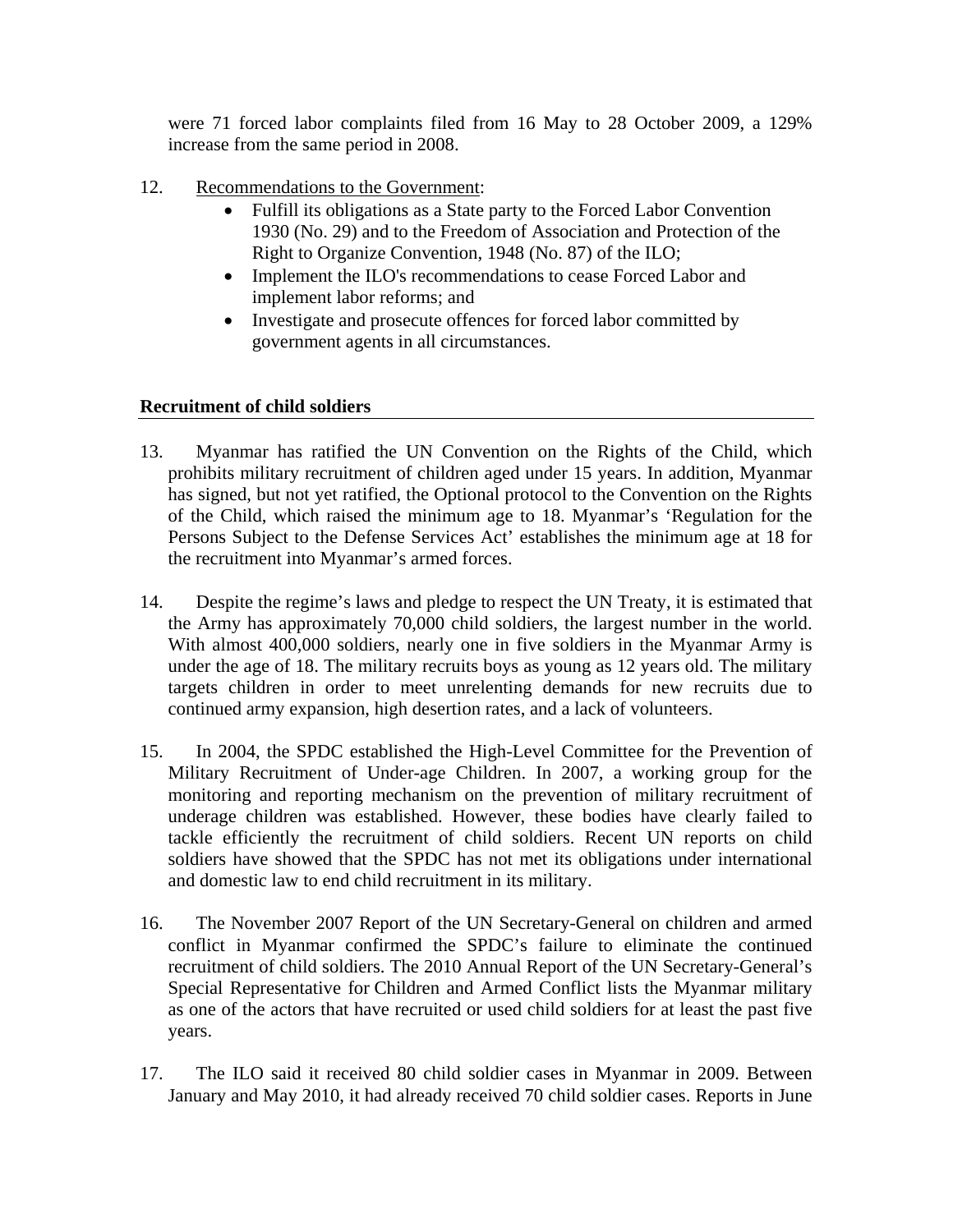2010 indicate that the number of incidents is increasing. The ILO said that the measures taken by the SPDC to address child recruitment remained "totally inadequate."

- 18. Recommendations to the Government:
	- Release immediately all children present in its military ranks, and criminally prosecute those responsible of their recruitment; and
	- Ratify without delay the Optional Protocol to the Convention on the Rights of the Child.

## **Forced Displacement**

- 19. Myanmar has one of the world's worst displacement situations. Civilians have been the target of the SPDC's ongoing campaign to fight ethnic armed opposition groups, particularly in Eastern Myanmar. The junta forcibly relocates villagers from contested zones into the regime's controlled areas as part of its so-called "Four Cuts" policy, which aims at undermining the armed opposition's access to recruits, information, supplies, and finances.
- 20. Since 1996, the military has destroyed or forcibly relocated over 3,500 villages in Eastern Myanmar which has caused at least 470,000 people to be displaced. However, the SPDC does not recognize the existence of internally displaced persons (IDPs) and the authorities have consistently refused to grant international aid organizations access to IDP in conflict areas to carry out relief operations. Displaced persons face a heightened vulnerability to disease and ill-health, violence, trafficking, forced labor, and reduced access to health services, education, and employment.
- 21. Since 1998, 11 UN General Assembly resolutions and 9 UN Commission on Human Rights/UN Human Rights Council resolutions have called on the SPDC to end the forced displacement of persons.
- 22. Exploitation of natural resources and the implementation of hydro-power projects have also contributed to the forced displacement of civilians in ethnic areas. Dam projects have already displaced tens of thousands villagers in Myanmar's Kachin, Shan, Karenni, and Karen States. In most cases, displaced villagers have received little or no compensation.
- 23. Recommendations to the Government:
	- Implement recommendations formulated by relevant United Nations' bodies, notably the Special Rapporteur on the situation of human rights in Myanmar, urging the Government to ensure the protection of civilians and to stop without any delay the displacement of villagers.

## **Rape and sexual violence**